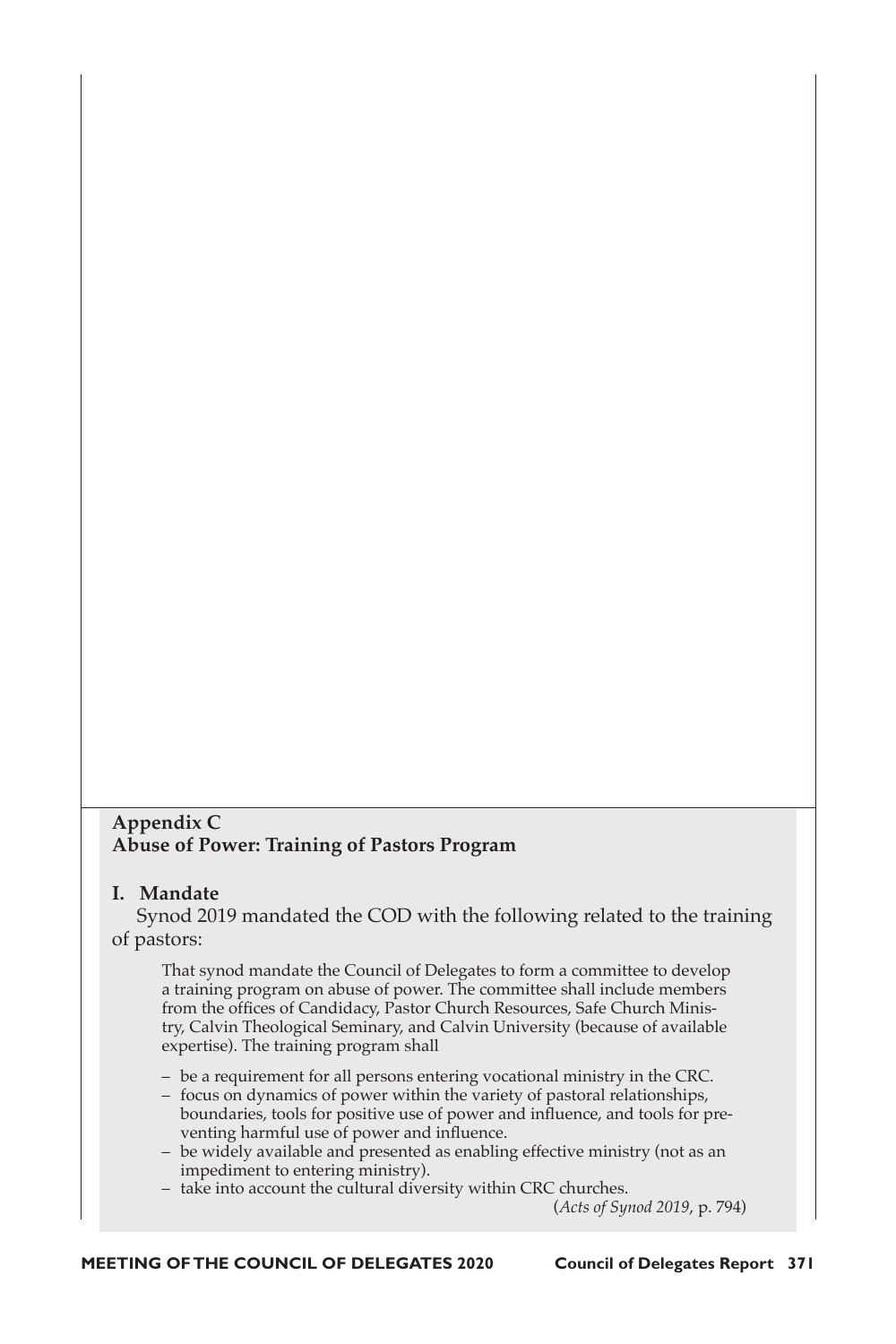### **II. Training overview: Content**

The training is organized into four modules. Each module is designed to be completed in one hour, for a total commitment of four hours. Our team determined that this would offer the best balance between robust content engagement and a manageable time-commitment level. A more detailed draft of the training is available by request.

The content of the course will be maintained and updated as needed by the Safe Church Ministry office, in consultation with resource people from Calvin Theological Seminary, Calvin University, Pastor Church Resources, and the Candidacy office.

The four modules are summarized as follows:

1. Stories of Allegations against Churches and Church Leaders

This module anchors the training in actual stories of abuse of power, giving examples from a variety of church sizes, locations, and times in history. This allows us to approach abuse of power not primarily as a topic to explore but as a reality embedded deeply in the church, including stories of persons victimized by abuse, people who perpetrated abuse, and many others also affected.

2. Abuse of Power – Focusing on the Individual Leader

This module reflects on a Reformed framework of power—and specifically the role that a leader has in understanding and ensuring a healthy exercise of their own power. We will explore pastoral authority, deception, boundaries, healthy rhythms, and other areas of power using multiple tools for sharpening our understanding and models for leading well.

3. Abuse of Power – Focusing on Institutional Patterns

This module reflects on how institutions themselves provide space for power to be used and misused. The module will reflect on such things as the power that the church itself has; patterns that enable abuse to be perpetrated; the role of people in power; the role of repentance, justice, and grace; and the vulnerability of those victimized and the likelihood of revictimization.

4. Preparing for and Responding to the Abuse of Power

This module will introduce the Code of Conduct regarding abuse of power, a toolkit for responding to abuse, and other resources. It will provide a way forward for living and leading well.

#### **III. Training overview: Process**

We anticipate that the training will be delivered in an online training format. The particular online platform has yet to be developed, but, as noted above, the course will have four modules that can each be completed in approximately one hour. There will be several opportunities within the coursework to dig deeper into issues raised.

Although the course will be made available to all who are involved in church leadership, the mandate given by Synod 2019 was that this course shall be a requirement for all persons entering vocational ministry in the CRCNA. The Candidacy office will coordinate the participation of those who are entering ordained ministry, whether their entrance is through the provisions of Church Order Articles 6, 7, 8, 23, or 24.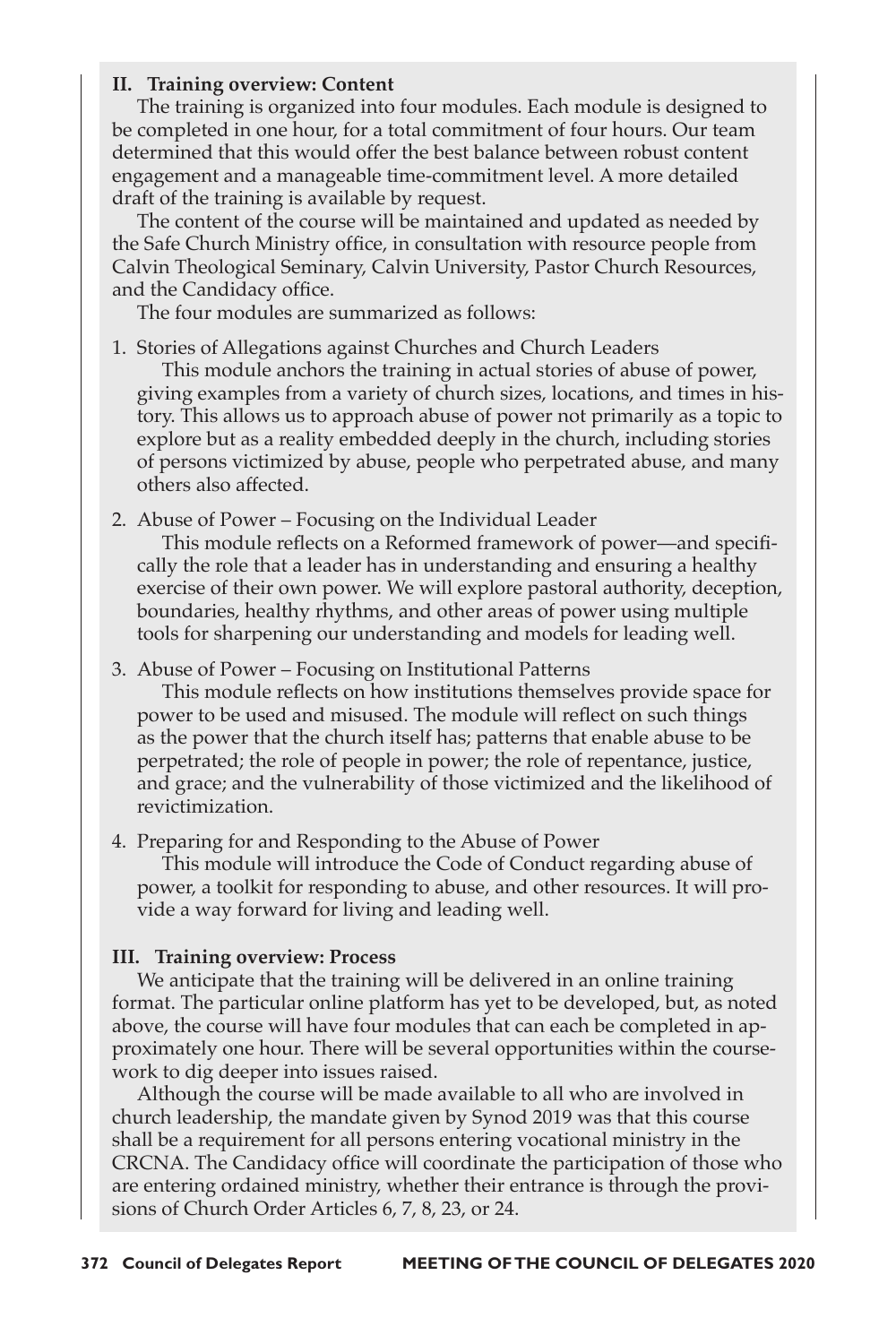# **IV. Potential coordination with other training**

There is abuse of power training being developed for multiple contexts. It is advisable to have similar material presented across the denomination. Our team is exploring ways in which this training might be adapted for use in other contexts. Some examples include

- an abridged version for councils, allowing a sixty-minute training to be accomplished in a council meeting setting.
- a workshop version that a Safe Church coordinator could lead in a classis meeting context as part of a classis' commitment to providing training opportunities.
- integration into the mentoring program for newly ordained ministers, allowing deeper exploration in the topics presented.

The team will continue to develop these and other opportunities that may present themselves.

# **V. Timeline**

The team proposes the following timeline for implementation:

- Training program to be finalized and made available in its online learning platform by end of 2020.
- This Abuse of Power training is to be included in the Candidacy Process checklist for all 2021 candidates via Article 6. This group will be required to complete this training as a pilot group.
- This training is to become a general requirement for all those entering vocational ministry in the CRC (as listed in our mandate) starting July 2021.

Our team is left with a question to which we hope synod will be attentive: To whom specifically does "those entering vocational ministry" refer? Our tentative answer is that this would be a requirement for all people entering ministry via Church Order Articles 6, 7, or 8, and entering as lead pastors via Articles 23 and 24. We expect that for Articles 6, 7, or 8 candidates, this be included in their respective list of requirements; and that for Article 23-24 pastors, this be included in any learning plan that is developed and required by the classis.

## **VI. Recommendations**

*A.* That synod endorse the training program as presented in this report.

*B.* That synod encourage the coordination of training for all those involved in addressing abuse of power.

*C.* That synod endorse the timeline as listed in this report, including requiring all Article 6 candidates for ministry to complete the pilot version of the abuse of power training as part of their candidacy process.

*D.* That synod clarify precisely for whom this training be considered a requirement, specifically that the training is embedded in the candidacy process for Church Order Articles 6, 7, 8, 23, and 24.